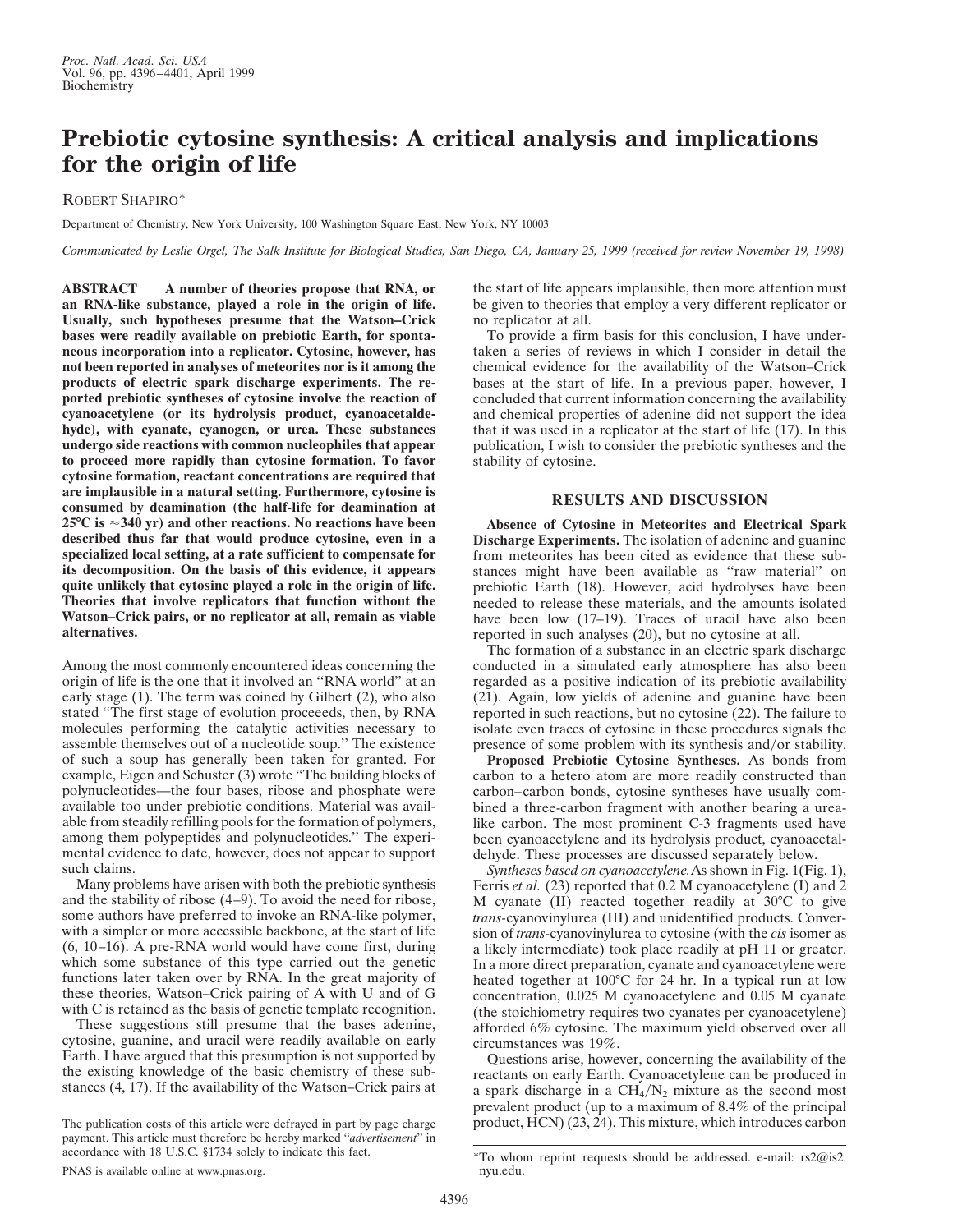

FIG. 1. Principal proposed prebiotic routes to cytosine. The hydrolysis products of the reactants and of cytosine are included in the scheme.

in reduced form but excludes ammonia and water, is an unlikely candidate for Earth's atmosphere at the time of the origin of life. That atmosphere was ''. . . probably dominated by  $CO_2$  and  $N_2$ , with traces of  $CO$ ,  $H_2$ , and reduced sulfur gases'', unless a volcanic source of methane and ammonia was present (25). By contrast, when ammonia (24) or hydrogen sulfide (26) are included in spark discharge experiments, little cyanoacetylene is produced. The aspartic acid and asparagine that are formed under those conditions arise to some extent from the reaction of cyanoacetylene with HCN and ammonia (27).

An extensive solution chemistry for cyanoacetylene with simple nucleophiles has been recorded. Ammonia (28), amines  $(29-30)$ , thiols  $(31)$ , HCN  $(32)$ , and "the commonly used alkaline buffers'' (23), react rapidly at room temperature or lower with cyanoacetylene. In certain cases, e.g., the reaction of cyanoacetylene with phosphate, the product hydrolyzes to afford cyanoacetaldehyde (Fig. 1, IV) (33). But for many reactions of cyanoacetylene, the products appear stable or react further to afford further transformation products. The rates of reaction of cyanoacetylene with simple nucleophiles appear more rapid than its reaction with cyanate, but no direct competition experiments have been reported. In the absence of other nucleophiles, cyanoacetylene is hydrolyzed by water to cyanoacetaldehyde. The half-life at pH 9 and 30°C has been estimated as about 11 days (0.03 yr) (34).

The prebiotic availability of cyanate also is undetermined. It can be produced by hydrolysis of cyanogen (23), a simple substance that may be widely distributed elsewhere in the universe, as it has been detected in the atmosphere of Titan (35), and related nitriles are prominent components of interstellar clouds (36). No simulations have been carried out to estimate the formation of cyanogen under plausible early Earth conditions, however. Cyanogen's stability in aqueous solutions is limited because it is decomposed by both base and acid. At 25°C and pH 9 (the usual pH for HCN oligomerization), cyanogen's half-life can be estimated from existing data (37) to be less than 30 sec. Cyanogen or cyanoformamide (an

intermediate hydrolysis product of cyanogen) can replace cyanate in its reaction with cyanoacetylene, affording cyanovinylurea at lower yields. At pH 8 and room temperature (9 days reaction time, 0.1 M reactants), yields of cyanovinylurea were 2.9% from cyanoformamide, 3.0% from cyanogen, and 4.7% from cyanate.

Small amounts of ammonium cyanate also exist in equilibrium with urea (ref. 38, and see below) but these quantities would appear insufficient for the synthesis. A reaction of 1 M urea with 1 M cyanoacetylene (100°C, 20 hr) afforded 4.8% cytosine, but no cytosine was detected when reagent concentrations were reduced to 0.1 M (23). Much higher concentrations of urea than of cyanate are needed for cytosine synthesis. Urea might have been more available than cyanate on prebiotic Earth, however, as its formation in electric discharge experiments under an atmosphere of  $N_2$ , CO, and  $H_2O$  has been reported (39).

Apart from the questions concerning its availability, cyanate is unstable in aqueous solution, hydrolyzing to ammonium carbonate with a half-life of "... at most a hundred years" (23). For these reasons, the authors concluded that ''it is difficult to see how concentrations (of cyanate and cyanoacetylene) as high as 0.01 M could have accumulated in the primitive ocean."

*Syntheses based on cyanoacetaldehyde.* The synthesis of cytosine from cyanoacetaldehyde (Fig. 1, IV) and urea (V) was reported by Robertson and Miller (40). The authors described this reaction in the following terms. ''Here we show that in concentrated urea solution—such as might have been found in evaporating lagoons or in pools on drying beaches on early Earth—cyanoacetaldehyde reacts to form cytosine in yields of 30–50%, from which uracil can be formed by hydrolysis. . . The previous lack of plausible prebiotic syntheses of cytosine and uracil has led some other authors to suggest that other bases were used in the first genetic material. These reactions provide a plausible route to the pyrimidine bases required in the RNA world.'' This reaction is closely related to the synthesis of cytosine from cyanoacetylene and urea (23) described above. Robertson and Miller (40) noted this in a correction: ''Replacing cyanoacetylene by its hydrolysis product cyanoacetaldehyde gives essentially the same yield, suggesting that the cyanoacetylene reaction may have gone through cyanoacetaldehyde.''

The Robertson-Miller procedure was conducted by heating  $10^{-3}$  M cyanoacetaldehyde with varying urea concentrations (expressed as molality) in a sealed ampule at 100°C. For kinetic purposes, the reaction was stopped after 5 hr. The rate equation contained first-order and second-order terms in urea. The half-life in 1 molal urea can be calculated from their equation as 180 hr. In 10 molal urea, it is 67 hr. The maximum yield was determined from much longer runs and expressed as the sum of uracil (formed by deamination) and cytosine. This sum rose sharply with urea concentration at low concentration (about 20% in 5 molal urea) and then leveled off to about 33% in 20 molal urea. The yield of cytosine alone, reported only for a reaction run in saturated urea (120 molal), was 53%. An Arrhenius plot of their data gave a heat of activation of 28.2 kcal (1 cal = 4.18 J). At 25 $^{\circ}$ C, the half-life would be 300 yr with 1 M urea and 15 yr with 20 molal urea (the maximum concentration attainable at that temperature).

An obvious difficulty with this reaction is that the formation of cytosine and the subsequent deamination of the product to uracil (see below) occur at the about the same rate when urea concentrations are 1–2 M. Robertson and Miller (40) noted that 40% of cytosine was deaminated after 120 hr at 100°C and that in saturated urea, cytosine yields fell after 30 hr because of deamination. It is clear that the yield of cytosine would fall to 0% if the reaction were extended for a number of half-lives. This provides no difficulty in the laboratory, where one can start with a urea concentration of one's choice and monitor the time carefully. On early Earth, the following circumstances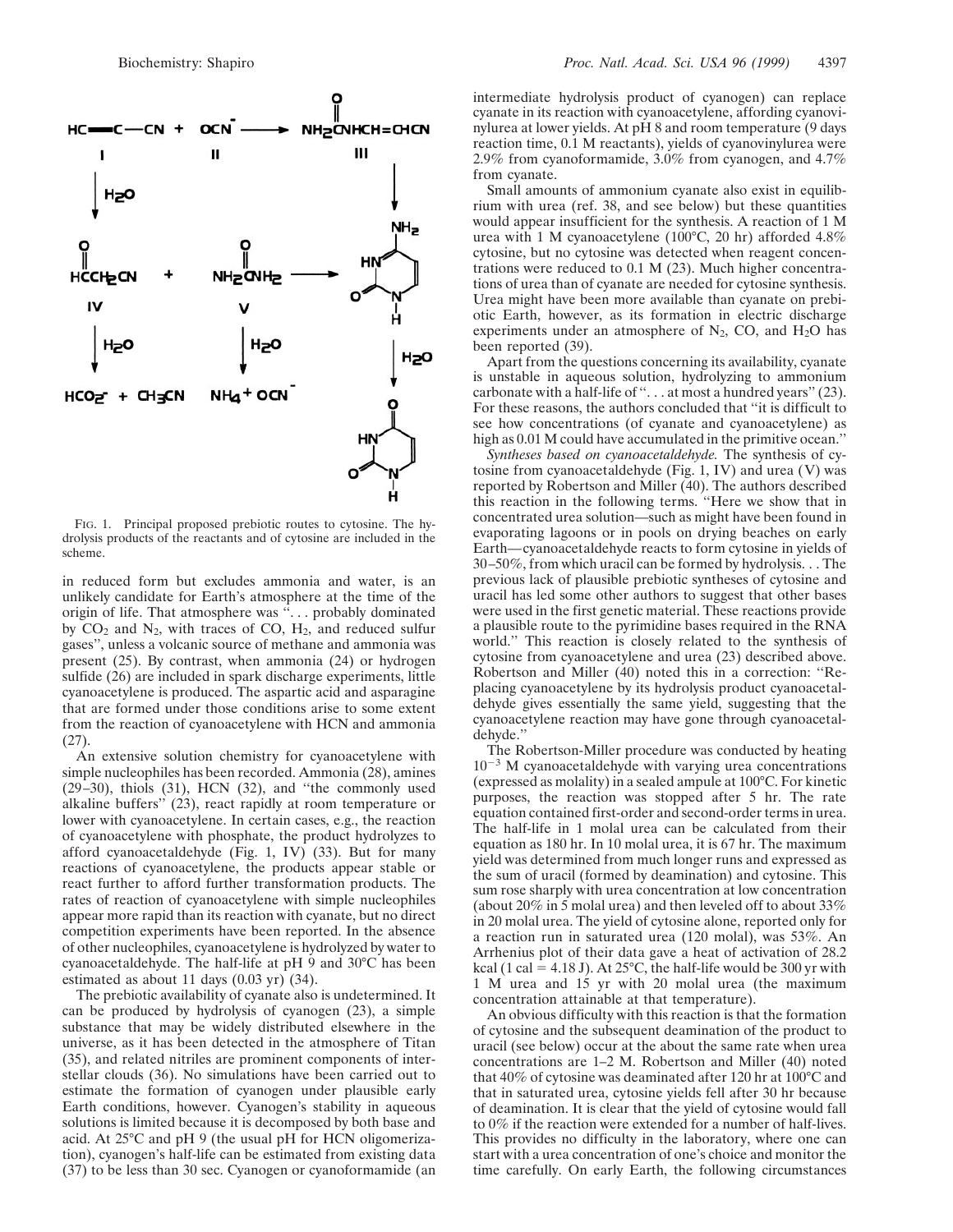would be needed: An isolated lagoon or other body of sea water would have to undergo extreme concentration, to perhaps  $10^{-5}$  of its initial volume. This reduction in volume would be needed to bring urea from a concentration of  $10^{-4}$  to  $10^{-5}$ M assumed for many substances in a prebiotic ocean (see below) to that necessary for the reaction. It would further be necessary that the residual liquid be held in an impermeable vessel, for reasons described below. The concentration process would have to be interrupted for some decades (assuming a temperature near 25°C) with the urea concentration near saturation, to allow the reaction to occur. At this point, the reaction would require quenching (perhaps by evaporation to dryness) to prevent loss by deamination. At the end, one would have a batch of urea in solid form, containing some cytosine (and uracil). This sequence cannot be excluded as a rare event on early Earth, but it cannot be termed plausible.

The above circumstances do not provide the only barrier to the success of the reaction. Questions arise about the availability of cyanoacetaldehyde. Browne (41) termed it "... another quite common component of sea water that owes its formation partly to lightning bolts.'' Robertson and Miller (40) justify its prebiotic availability as a hydrolysis product of cyanoacetylene, which in turn is ''. . . produced from a spark discharge in a  $CH_4/N_2$  mixture [23, 24] and is an abundant interstellar molecule.'' As we have explained above, however, the questionable availability of cyanoacetylene and its reactivity to a broad variety of common nucleophiles make it an unreliable source for cyanoacetaldehyde.

Cyanoacetaldehyde also is vulnerable to reaction with a number of chemicals considered to be prebiotic. Its reaction with cyanide has been described theoretically (42), although it apparently has not carried out experimentally. Cyanoacetaldehyde is in equilibrium with a dimer (23), which then reacts readily with thiols (43). Its reaction with amino groups of proteins (44) suggests that simple amino acids will also combine with it. The great chemical activity exhibited by both cyanoacetaldehyde and its precursor suggest that little of either will persist in prebiotic media, even before the start of a concentration process. The synthesis of Robertson and Miller (40) was carried out with the exclusion other possible prebiotic chemicals that might have interfered. Furthermore, no experiments were reported to assess the effect of concentrated brine (expected from the evaporation of seawater) on the synthesis.

In the case of cyanoacetaldehyde, however, one disruptive chemical could not be excluded: water. Although it is more stable than its precursor, cyanoacetaldehyde is subject to hydrolysis to acetonitrile and formate, with a half-life of 31 yr at 30°C and pH 9 (34). This rate makes the reaction competitive with cytosine formation at the lower end of the range of urea concentrations studied (40). When a combination of 0.1 M urea and 0.1 M cyanoacetaldehyde were heated together earlier by other workers (34), no pyrimidines were detected. We deduced earlier that an extreme concentration process (to about  $1:10<sup>5</sup>$ ) was necessary to bring urea to a concentration suitable for reaction with cyanoacetaldehyde. But unless that concentration took place very rapidly (years, not decades) on a geologic time scale, any initial cyanoacetaldehyde would be unlikely to survive the process.

Urea would also be at risk during a lengthy evaporative process. It exists in equilibrium with a small amount of ammonium cyanate ( $K_e$  at 60°C = 1.04  $\times$  10<sup>-4</sup>) (38). This equilibrium will be shifted to the right continually by further hydrolysis of cyanate to carbonate and (in an open system) escape of ammonia. The cytosine synthesis of Robertson and Miller was carried out in a sealed tube, which prevented ammonia loss. The rate constant for urea decomposition at 60°C is 2.6  $\times$  10<sup>6</sup>·s<sup>-1</sup> and the half-life is 30 days. The half-life at 25°C has been estimated at 25 yr (27). This is comparable with the rate of cytosine synthesis in concentrated urea solutions, but of course decomposition could take place during

the concentration phase as well. Other substances likely to be present on early Earth could also consume the urea during the concentration process. When 0.1 M glycine and 0.1 M urea are heated together in a sealed tube at  $100^{\circ}$ C for 10 hr,  $>50\%$  of the glycine is converted to *N-*carbamoyl glycine. The carbamoylating agent is cyanate, formed from the urea (45). When a similar reaction was run in an open system to facilitate ammonia loss, half of the urea was destroyed after 5 hr at 90°C and pH 7 (46). Diglycine, oligoglycines, and diketopiperazines were other reaction products. These reactions appear more rapid than cytosine synthesis and take place at lower urea concentrations. Unless amines and amino acids were excluded, they would presumably prevent cytosine synthesis.

The combination of circumstances described above limits the cytosine synthesis from urea and cyanoacetaldehyde to circumstances in which concentrated urea can be employed from the beginning, competing nucleophiles can be excluded, and the time can be controlled carefully.

**Deamination of Cytosine.** As we saw in the previous section, the spontaneous deamination of cytosine and its derivatives in aqueous solutions provides an obstacle in prebiotic preparations of these substances. This reaction was first reported from our own laboratories (47–48). It takes place at a sufficient rate in single-stranded DNA for it to constitute a genetic hazard (49–50). Cells are normally protected from the reaction by the repair enzyme, uracil-DNA glycosylase, but in the absence of that enzyme, enhanced mutagenesis occurs (51).

The most detailed studies of the deamination of cytosine and cytidine have been carried out by Garrett and Tsou (52). They reported that the reaction occurs at all pH values but is minimal in the range 6–9. Acid catalyzes the reaction by protonation of cytosine, and base speeds it by direct attack on cytosine. A variety of buffers also catalyze the reaction (47, 52) with bisulfite having a particularly strong effect (53–54). The data of Garrett and Tsou have recently been extended by Levy and Miller (55), who estimated, by extrapolation, a half-life of 340 yr at pH 7 and 25°C for cytosine (uncatalyzed reaction). This corresponds to a rate of  $6.5 \times 10^{-11}$ s<sup>-1</sup>. This rate was increased by common buffers, for example, by 50% in 0.05 M acetate. The value is roughly compatible with those calculated by others for the deamination of cytidine and single-stranded DNA (49, 56–58). The activation energy reported in these studies is in the range of  $26-29$  kcal/mol.

This situation was summarized some years ago: ''Cytosine hydrolyzes to uracil rather rapidly and cytidine is hydrolyzed to uridine at a similar rate... This is a real difficulty if it is assumed that cytosine was required for nucleic acids in the first organism.'' (27).

Deamination, of course, is not the only hazard; other chemical reactions will also deplete cytosine supplies. For example, exposure to solar UV light on early Earth would quickly convert cytosine to its photohydrate and to cyclobutane photodimers (both very susceptible to deamination) (59). Such reactions would place an additional requirement on prebiotic cytosine syntheses: they must be carried out in the dark.

**Prebiotic Plausibility of Cytosine Synthesis.** The assembly of a cytosine-containing replicator would require several steps beyond cytosine synthesis as well as the concurrent synthesis of the other replicator components. We wish to consider the suitability of the reactions described above for the prebiotic synthesis of cytosine, not in trace amounts but in the quantities needed to support further chemical transformations. We must assume that prebiotic cytosine synthesis took place at a rate that replaced the material lost by deamination, to maintain a steady-state concentration. The synthetic requirements depend on the assumptions made about the environment in which the replicator was assembled.

*Synthesis in a global ocean.* This concept underlies the Oparin-Haldane hypothesis, a central paradigm of the origin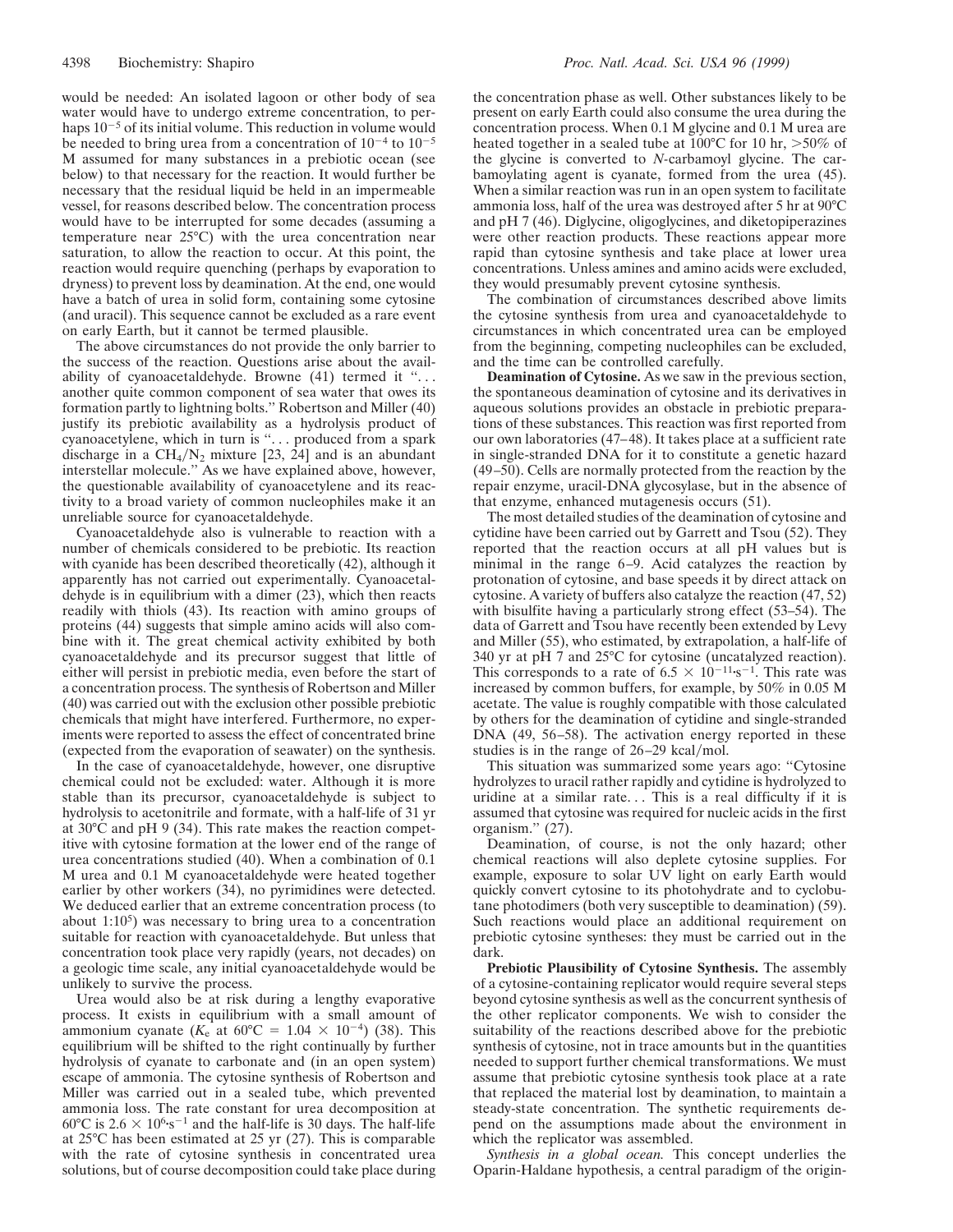of-life field (see ref. 27 for a comprehensive list of references). In this account, the origin of life took place in such an ocean, sometimes termed "the prebiotic soup." Possible concentrations for a number of substances such as adenine, ammonia, HCN, and total amino acids in a prebiotic ocean have been estimated and fall in the range from  $10^{-5}$  to  $10^{-4}$  M. (21, 60–61). Although an adenine concentration in this range has been considered as possibly too low for useful prebiotic synthesis (21), we will assume that a steady-state concentration of  $10^{-5}$  M will suffice. We can then ask what rate of synthesis is needed to maintain a  $10^{-5}$  M cytosine concentration in the soup?

If we use the data of Levy and Miller (55) at 25°C at pH 7, with dilute buffer catalysis (and excluding bisulfite), the rate of cytosine deamination is  $10^{-10}$ ·s<sup>-1</sup> ×  $10^{-5}$  M =  $10^{-15}$  M·s<sup>-1</sup>. Cytosine has not been reported as a direct product of atmospheric processes, so we will assume that it is made by the reactions of two substances, A and B, that are produced globally and occur in the soup at a concentration of  $10^{-5}$  M. The rate constant,  $K_{syn}$ , for this reaction must be sufficient so that the cytosine produced balances that lost by deamination. (The synthetic reaction, of course, is second-order, whereas the deamination of cytosine is pseudo-first-order.) We then get

$$
K_{syn}[A][B] = 10^{-10} M^2 K_{syn} = 10^{-15} M·s^{-1}.
$$

Solving to find the needed rate constant, we find that  $K_{syn}$  =  $10^{-5}$  M<sup> $-1$ </sup>s<sup>-1</sup> at 25°C. A reaction with this rate constant should be readily demonstrable in the laboratory at 25°C. If A and B were at an initial concentration of 1 M, they should react to the extent of 10% in about 3 hr. Note that in this estimate, we have assumed neutral pH to minimize deamination. We have also ignored the possibility that A and B react with other substances present in the soup. In practice, the required  $K_{syn}$  is likely to be higher. The reactions described above for prebiotic cytosine synthesis did not meet this requirement. They required reaction times of hours at 100°C. In the case of the cyanoacetaldehyde–urea combination, reaction at 25°C would require hundreds of years.

It has been argued that a cold or frozen condition for early Earth would be more favorable for the origin of life, as it would slow the decomposition of cytosine and the other bases (55). It is not obvious that any advantage would be gained by this, however, as the rate of the synthetic reaction would also be slowed on a frozen Earth. A careful study of the temperature profiles of the competing synthetic and degradative reactions would be needed to determine whether any significant advantage can be obtained by manipulating the reaction temperature.

Of course, some new combination of chemicals and an appropriate set of conditions may yet be encountered that would produce cytosine at the needed rate. This possibility seems unlikely, because the combinations of substances that may be present in the soup and react to form cytosine are limited and have already been explored to some extent.

*The ''drying lagoon'' scenario.* This term was used by Robertson and Miller (40) to describe processes in which reactants are concentrated in specific geologic environments such as lagoons, thereby enhancing their reaction rates. Very different environments could be used to synthesize the different replicator components. After synthesis, the components would be released into the open ocean, where final assembly could take place. As the purine and pyrimidine components of a replicator would be prepared in different environments, the replicator synthesis would take place in the open ocean. [This idea was attributed to Robertson and Miller by Browne (41)].

In this scenario, the concentrations of A and B could be enhanced greatly by concentration in a drying lagoon or comparable locale. For example, if A and B were both at 1 M, the rate would be enhanced by  $10^{10}$ , and a smaller value for  $K_{syn}$ 

might suffice. However, this gain in rate would be largely overcome by the effects of the subsequent dilution. Deamination would take place on a global scale, but synthesis only within a limited locale. The available evidence suggests that volcanic islands constituted the principal land areas on early Earth, with the continents much smaller than their present size (62). If this were the case, then much less shoreline would be available for lagoon formation. No firm data exists concerning the extent of the ocean and the distribution of drying lagoons on early Earth, however, so we will use current information for our estimate. The volume of the oceans at present is  $1.3 \times 10^{18}$  $m<sup>3</sup>$  (63). A typical large lagoon such as the Sivash (Crimea) or the McLeod Evaporite Basin (western Australia) may hold  $2 \times$  $10^9$  m<sup>3</sup> of water (64–65). If we compare the initial volume of the vessel in which synthesis is to be carried out with that of the one available for deamination, we see that the latter exceeds the former by  $6 \times 10^8$ . Thus, the dilution factor dissipates much of the advantage produced by concentration of reactants.

Another potent factor acts to penalize the synthesis, however. The lagoon process would operate in a batchwise manner, and require the following steps. (*i*) Formation of a barrier, to isolate the lagoon from the ocean. (*ii*) Evaporation of the lagoon to the optimal size for reaction. If we assume that an initial concentration of the reactants was  $1 \times 10^{-5}$  M, and one of 1 M was needed, then a concentration of the lagoon to 1y100,000 of its initial volume would be required. (*iii*) Cytosine synthesis. (*iv*) Rupture of the barrier, releasing cytosine into the sea.

Only the time spent in stage (*iii*) would be chemically productive; the remainder would serve to reduce the effective rate. The geological literature offers no evidence that the other steps occur with any great frequency:

Coastal lagoons are common on this planet today, but according to Barnes (64), ''lagoons are rarely completely isolated from the sea. Characteristically, they have a channel (or series of channels) through which water is exchanged with the larger adjacent water body.'' In cases where a lagoon becomes isolated, it usually evolves into a freshwater lake or pond. Alternatively, the ocean may rupture the barrier and reform a bay.

Commonly, rain, river water, aerosols from the sea, and seawater seepage replenish lagoons (65). In certain instances, however, a lagoon may evaporate. This occurs when evaporation exceeds infall through rain and various forms of inflow. ''This condition is found in coastal zones of the semi-arid to arid belts that girdle the planet between latitudes 15 and 35°'' (65). Evaporation can then range from 2 to 8 m/yr. A well defined order of salts is precipitated (evaporites), until the residual brines (bitterns) precipitate sodium chloride and magnesium and potassium salts when the volume has reached 5% of its initial value (65–66). However, as the density of the brines rises through evaporation, there is an increasing tendency for them to escape through seepage. Inflow of seawater also serves to reduce the density differential between the sea and the brines. The drop in vapor pressure with the increase in salt concentration also tends to limit evaporation. Evaporite systems normally approach a steady-state system in which finite volumes of brine remain. Complete evaporation rarely, if ever, occurs (66). If further volume reduction does take place, the brines sink to subsurface levels, where evaporative loss is suppressed. (65). These fluid inclusions (up to 10% by volume within halite) may persist through burial, until geological changes affect the bed (67). If today's Earth may be taken as a model for the early one, then, cases of extreme lagoon concentration (to the extent needed to concentrate a solute by  $10<sup>5</sup>$ ) are rare or nonexistent. This mechanism cannot be considered as a source that could stock a global ocean with a particular chemical.

*Synthesis in a restricted location.* If the chemistry that started life is confined to a single location, then questions concerning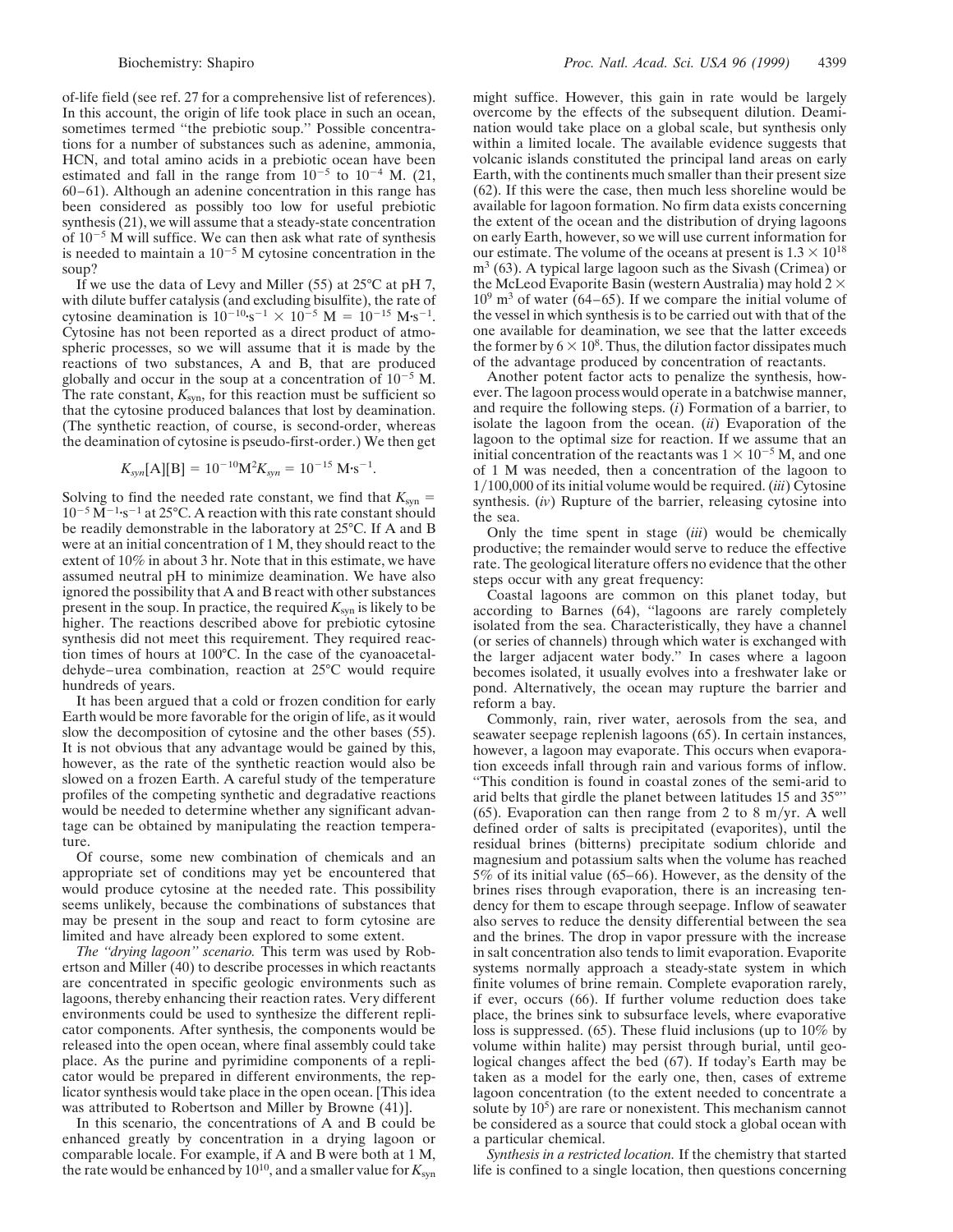global distribution of chemicals or the abundance of a particular location become unimportant. The origin of life can be seen as a unique event. Charles Darwin selected a ''warm little pond'' as the locale that he favored for the origin of life. Many other sites have been suggested, for example deep-sea thermal vents (68), comet ponds (69), and clouds (70).

Unlike the environments described above, a scenario of this type cannot be excluded by abstract chemical reasoning. In a publication concerning the cyanate-cyanoacetylene synthesis of cytosine, for example, the authors speculated that ''Perhaps cyanate could have concentrated somewhat during the evaporation of pools and then reacted with cyanoacetylene from the atmosphere, but this mechanism is not very convincing'' (23). They added: ''the instability of cyanate and cyanoacetylene restricts severely the range of prebiotic environments in which such a synthesis could have occurred.''

Levy and Miller (55) raised the possibility that unknown concentration mechanisms could have raised the concentration of cytosine in an environment. Further chemical processes might then incorporate it into a hydrogen-bonded polymer, protecting it from deamination (For the protective effect of nucleic acid secondary structure on cytosine deamination, see refs. 49 and 71). If a sufficient number of unique geochemical environments were formed within proximity of one another, they might conceivably catalyze a number of chemical reactions which, taken in sequence, would serve to construct a replicator. This possibility has been illustrated by Arrhenius *et al.* (72).

A scenario of this type would be more credible for uracil than cytosine. Once synthesized by the cyanate-cyanoacetylene reaction, or by another process, uracil would persist for a considerably longer time than cytosine. The half-life for uracil decomposition by hydrolysis has been reported to be 12 yr at 100°C and 3.8  $\times$  10<sup>8</sup> yr at 0°C (55). However, the restrictions imposed by the instability of cyanate and cyanoacetaldehyde would still apply. Furthermore, a number of specific catalyzed processes would still be needed to incorporate uracil into a replicator. With each of these steps, the fraction of the desired product in the mixture would diminish, and the amount of interfering side products would increase. Processes that would lead to the purification of the desired intermediate can undoubtedly be specified, but they would compete with numerous other natural processes that would have the reverse effect.

A series of productive steps culminating in the synthesis of a replicator can never be excluded, particularly when many of the key processes have not been demonstrated. We must assume that each of them, whether a reaction, a transfer, or a concentration, would have constraints that would limit its probability. The events are not linked in any way, as the process of classical natural selection would take over only when a functioning replicator had come into existence. The likelihood of the formation of such a replicator would then be the product of the probabilities of the various individual steps. If the replicator was complex, chemically, and the steps numerous, than an explanation of this type would portray the origin of life as a highly improbable event. This position has been captured by Jacques Monod in his book *Chance and Necessity* (73):

''. . . Life appeared on earth: what, *before the event*, were the chances that this would occur? The present structure of the biosphere far from excludes the possibility that the decisive event occurred only once. Which would mean its *a priori* probability was virtually zero. . . This idea is distasteful to many scientists. Science can neither say nor do anything about a unique occurrence. . . If it was unique, as may perhaps have been the appearance of life itself, then before it did appear its chances of doing so were infinitely slender. The universe was not pregnant with life nor the biosphere with man. Our number came up in the Monte Carlo game.''

As scientists, we have not yet been forced into this position. Alternatives remain yet for the origin of life that do not involve the difficulties of the chemistry of RNA-like substances.

## **CONCLUSIONS**

The deamination of cytosine and its destruction by other processes such as photochemical reactions place severe constraints on prebiotic cytosine syntheses. If cytosine concentrations are to be maintained on a worldwide basis, then synthesis must be sufficient to replace depletion. The syntheses described thus far do not possess the necessary speed and selectivity to meet this requirement. The use of drying lagoons as a site for prebiotic synthesis has been suggested as a remedy: synthetic rates would be enhanced by greatly increasing the concentration of the reagents. The lagoon suggestion appears geologically implausible, however. All schemes in which cytosine is synthesized locally and distributed globally also are handicapped in that the enormous dilution that takes place when cytosine is released into a global sea offsets any gain in synthetic efficiency.

The possibility remains that a set of unique circumstances produced a batch of cytosine on one or a few occasions on early Earth. The cyanoacetylene-cyanate path seems the most likely candidate yet described for such an event, although problems remain concerning the availability of the reactants. Unless the cytosine produced were quickly processed, however, such an event would not be significant for the origin of life. Decomposition processes would gradually consume the product.

This fate would be avoided if the cytosine were used soon after it was made. The rate of cytosine deamination is not affected appreciably when it is part of a nucleotide or singlestranded nucleic acid, but it is slowed by a factor of 140 on incorporation into double-stranded DNA (58). Rapid incorporation of cytosine into a double-stranded replicator could best be achieved if all components (coding units and backbone) were synthesized under the same set of conditions, and polymer formation took place in the same environment. To avoid cytosine loss, this process should take at most several centuries at 25°C. A change in temperature would not improve matters unless it could be shown that the synthetic processes were retarded less, or enhanced more, than the degradative ones at a different temperature.

Suitable chemistry for such transformations has not been demonstrated, however, and may not exist. The evidence that is available at the present time does not support the idea that RNA, or an alternative replicator that uses the current set of RNA bases, was present at the start of life. This conclusion could be reversed if a prebiotic simulation were devised that produced all of the bases in good yield under a single set of conditions, by using a plausible combination of water, atmospheric components, and minerals. In the absence of such a demonstration, more attention should be given to origin-of-life theories that do not require the four RNA bases: (*i*) The first living system used a replicator constructed of more accessible and stable components. A number of possibilities may exist, with the clay system of A.G. Cairns-Smith (74) perhaps the best known. (*ii*) Life began with cycles of autocatalytic reactions. Storage and transfer of information at the polymer level came later. A number of writers have discussed this possibility, including F. Dyson (75) and S. Kauffman (76). One possible system has been described in detail by G. Wächtershäuser (77).

I am indebted to Dr. Leslie Orgel for his helpful suggestions concerning this manuscript.

- 1. Gesteland, R. F., Cech, T. R. & Atkins, R. A., eds. (1998) *The RNA World* (Cold Spring Harbor Lab. Press, Plainview, New York), 2nd Ed.
- 2. Gilbert, W. (1986) *Nature (London)* **319,** 618.